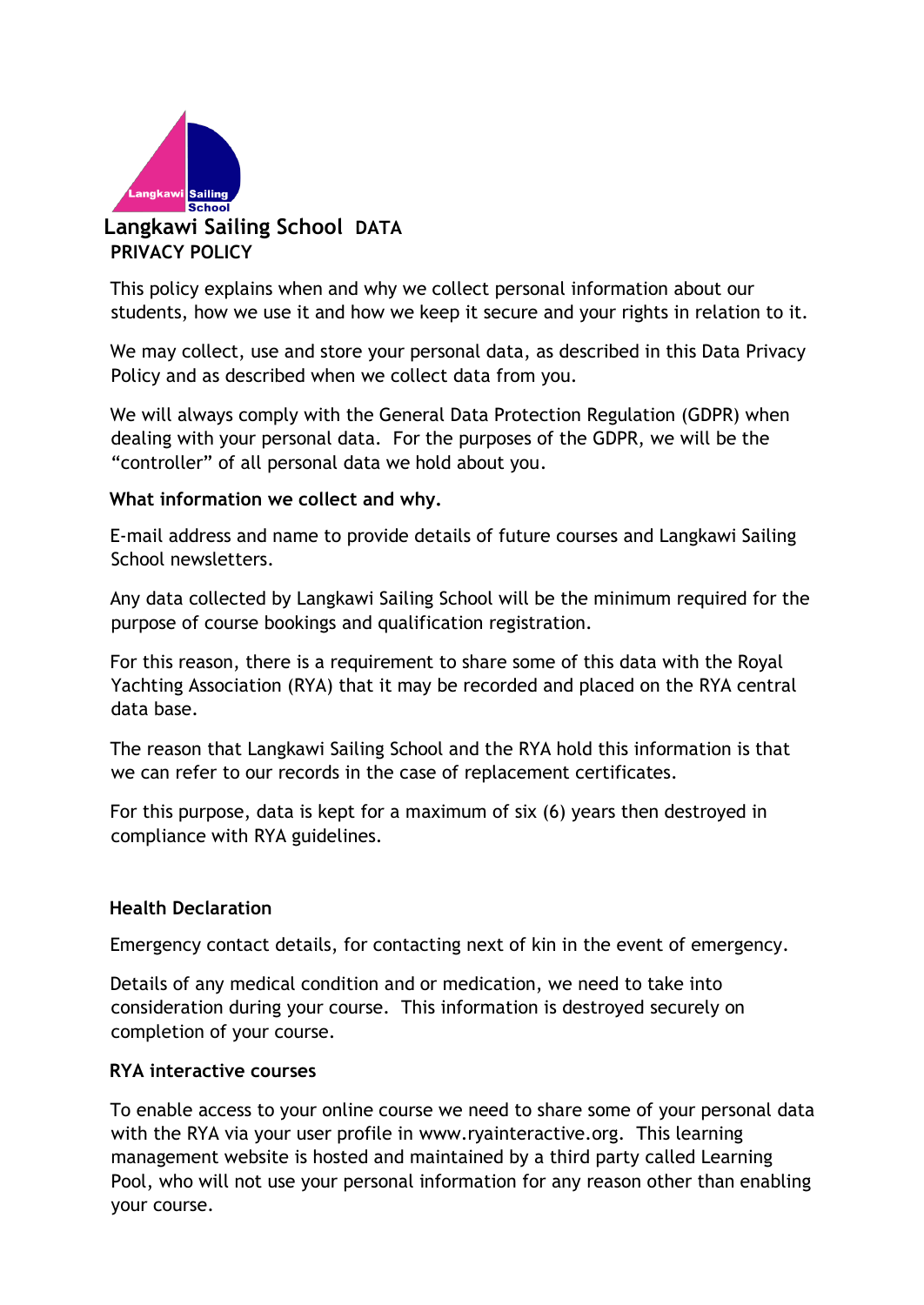Your name and email address will be entered on [www.ryainteractive.org](http://www.ryainteractive.org/) [in](http://www.ryainteractive.org/) order to create your user account. On your first access to the site, you will be asked to enter your address and date of birth. You will have access to the site for one year in order to complete your online course. During this period, your personal information will be held on the website by Learning Pool and be available to this training centre and the RYA for the purpose of managing your course.

On completion of your course, your name, email, date of birth and address will be transferred to the RYA's central database for the purpose of recording details of the course and any certification you gain as a result of it. This information allows the RYA to record your certification, to update any records they may already hold about you or your qualifications and to verify your certificate if required. After one year from the date of your enrolment on the course, your user account will be removed from www.ryainteractive.org. Full details of how the RYA will deal with your personal information will be displayed when you first access [www.ryainteractive.org.](http://www.ryainteractive.org/)

## **Online shorebased courses**

To enable access to your online course we need to share some of your personal data with Navathome vi[a](http://www.navathome.com/) [www.navathome.com. Th](http://www.navathome.com/)is training website and database is held and maintained on a secure server.

Navathome is an RYA training centre which specialises in online navigation training and will not use your personal information for any reason other than enabling your course.

Your payment information will be collected by "Langkawi Sailing School" on behalf of Navathome.

This information is collected by "Langkawi Sailing School" and is not passed on to any other organisation.

Payment information for the purpose of logging you into the Navathome admin will not be retained once the payment is made. Your name and email address will be entered on [www.navathome.com](http://www.navathome.com/) [in](http://www.navathome.com/) order to create your user account. Your postal address will be provided in order to send your student pack. You will have access to the site for six months in order to complete your online course. During this period, your personal information will be held on the website by Navathome and may be available to "Langkawi Sailing School" who may have access to the Navathome database. This period maybe extended should you wish to extend your course access.

On completion of your course, your name and email will be retained by Navathome for the purpose of recording details of the course and any certification you gain as a result of it. This information allows Navathome to record your certification. Your Instructor will not hold any information for the purposes of Navathome student support after this date. Please note that Langkawi Sailing School may hold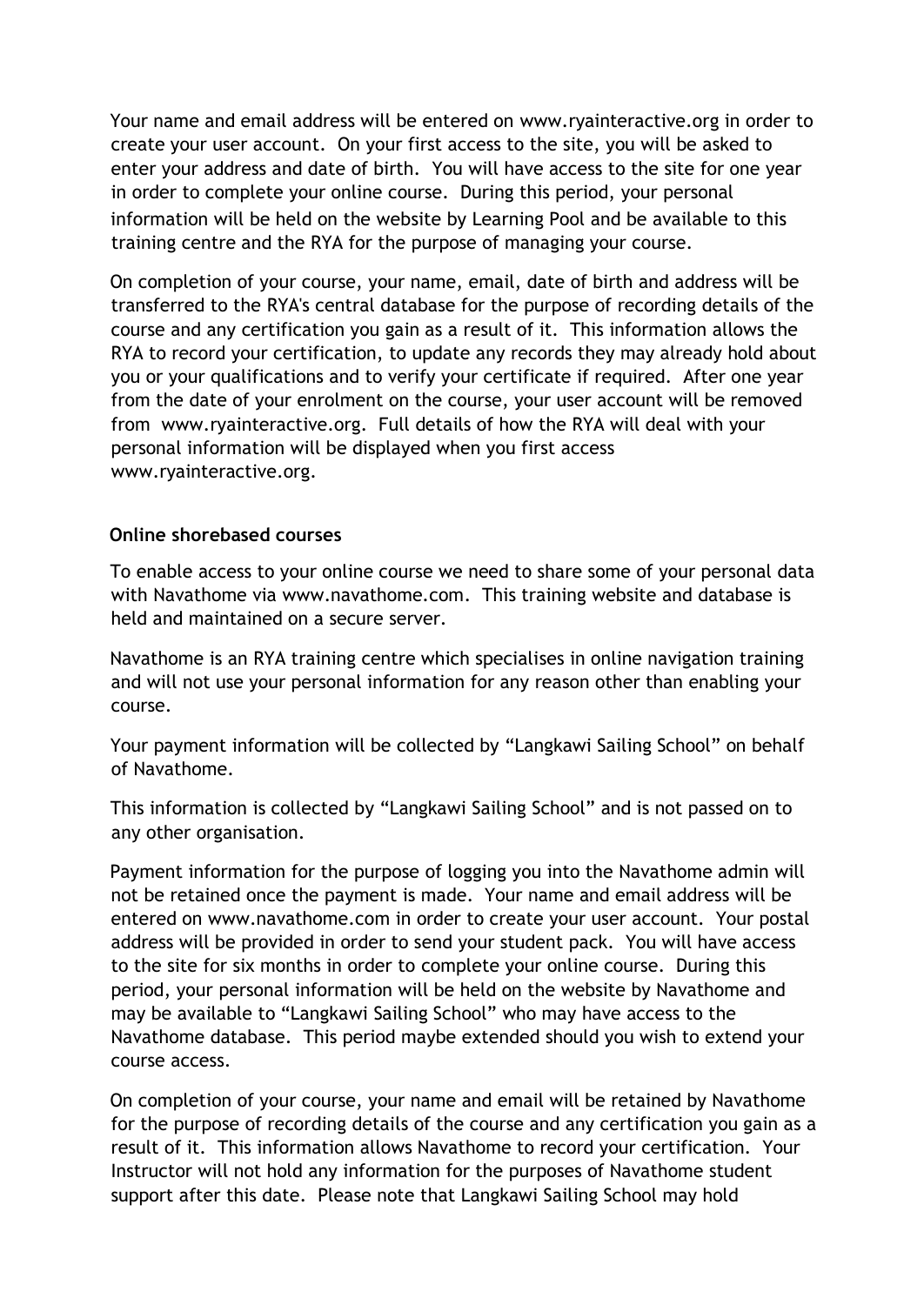information to enable provision of other training not associated with the Navathome course.

Should you not complete the course in the given time frame, your name and email will be retained by Navathome for the purpose of recording details of the course. This information allows Navathome to retain a record of coursework you have completed. Your Instructor will not hold any information for the purposes of Navathome student support after this date. Please note that this training centre may hold information to enable provision of other training not associated with the Navathome course.

If you would like your personal data removed from [www.navathome.com](http://www.navathome.com/) [pri](http://www.navathome.com/)or to the end of your access period or at any time before you have completed your course, you can request it by email.

Please contact info@navathome.com giving your name and email address and the course you would like to delete. Please note that if you request deletion of your account before you have completed your course, your access to the course and records of your progress will be lost.

If you would like details of your online course removing from the Navathome database when you have completed the course, please email your request to info@navathome.com giving your name and email address. Please note that removal of course details from the Navathome database, means that any certification gained as a result of this course will not be verifiable by Navathome, nor would Navathome be able to help with a replacement certificate.

Full details of how Navathome will deal with your personal information will be displayed when you first access your course information.

To enable access to your online course we need to share some of your personal data with Navathome via www.navathome.com.

This training website and database is held and maintained on a secure server. Navathome is an RYA training centre which specialises in online navigation training and will not use your personal information for any reason other than enabling your course.

Your payment information will be collected by Langkawi sailing school on behalf of Navathome. This information is collected by Langkawi sailing school and is not passed on to any other organisation.

Payment information for the purpose of logging you into the Navathome admin will not be retained once the payment is made.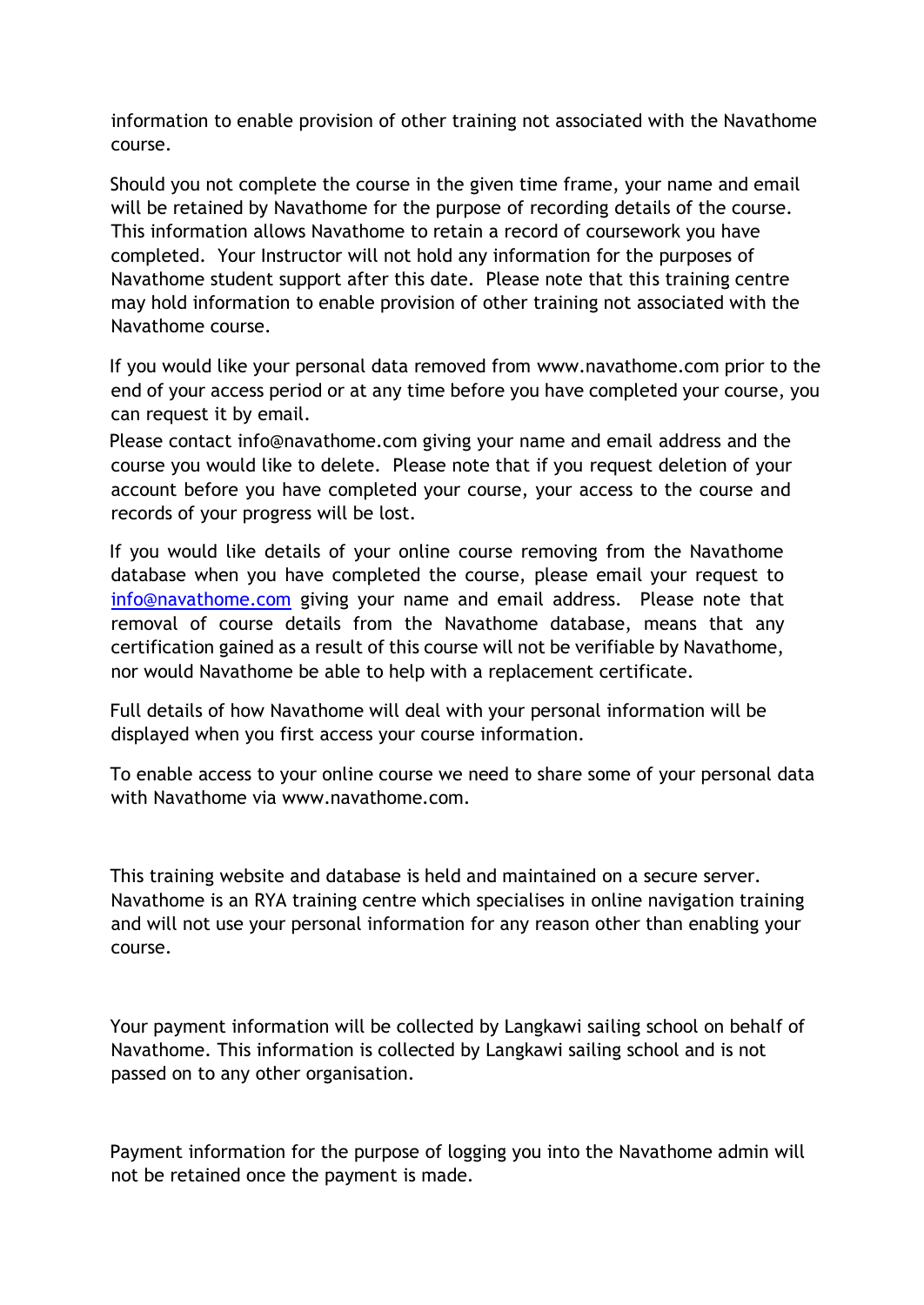Your name and email address will be entered on www.navathome.com in order to create your user account.

Your postal address will be provided in order to send your student pack.

You will have access to the site for six months in order to complete your online course.

During this period, your personal information will be held on the website by Navathome and may be available to Langkawi sailing school who may have access to the Navathome database. This period maybe extended should you wish to extend your course access.

On completion of your course, your name and email will be retained by Navathome for the purpose of recording details of the course and any certification you gain as a result of it. This information allows Navathome to record your certification.

Your Instructor will not hold any information for the purposes of Navathome student support after this date.

Please note that Langkawi Sailing School may hold information to enable provision of other training not associated with the Navathome course.

Should you not complete the course in the given time frame, your name and email will be retained by Navathome for the purpose of recording details of the course. This information allows Navathome to retain a record of coursework you have completed.

If you would like your personal data removed from www.navathome.com prior to the end of your access period or at any time before you have completed your course, you can request it by email. Please contact info@navathome.com giving your name and email address and the course you would like to delete. Please note that if you request deletion of your account before you have completed your course, your access to the course and records of your progress will be lost.